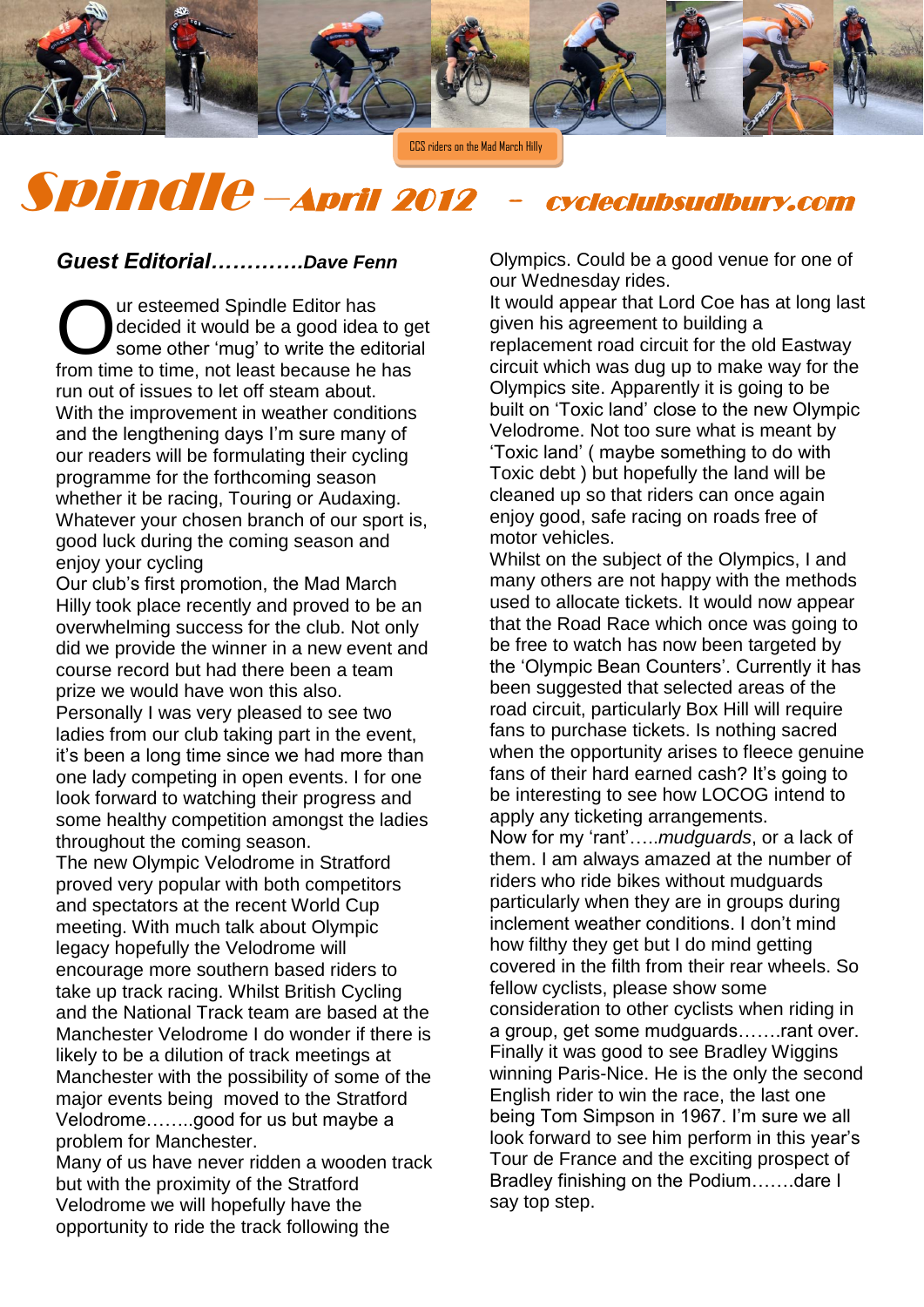## *CCS Open TT Winner – A Wright result for Sudbury!*



So said the headline (well it should have!) Club rider Simon Wright, took

first place and set a new course record (by 12secs) as well, in our own recent CCS Open Time Trial. It's the first overall win by a CCS rider in a TT, for a long, long time. It's actually so long that we haven't any records of a previous one and may well be the first. (Unless someone out there knows different?) (*And apparently they do! More of this in a later edition*.) Simon beat pre-race favourite Mark Arnold by nearly a minute to record a time of 50mins 55secs. Arnold is one of East Anglia's top time trialers and it shows just how good Simon is on a TT bike. I wish we could convince him to ride more TT Open events instead of his preferred Road Racing programme which he does with equal success. A pleasing total of 13 club riders took part in the 34 rider lineup and if we (the club) had the forethought to include a team prize in the awards available, we would have claimed that as well, with Simon's 1<sup>st</sup>, Simon Daw's 5<sup>th</sup> and James Rush's 7<sup>th</sup> place. Incidentally, these last 2 riders were separated in 6<sup>th</sup> place by Nick Webber who happens to be a CCS 2<sup>nd</sup> claim member! These were followed in by Rob Davies in 12<sup>th</sup> place, Jonanthan Weatherley in 14<sup>th</sup>, Matt Shotbolt in 16<sup>th</sup>, Rob Harman in 20<sup>th</sup>, Matt Baker in 21<sup>st</sup>, Nick Baker in 22<sup>nd</sup> (despite a 2 min late start penalty) Trevor Pillet in 23<sup>rd</sup>, Darren Rule in 25<sup>th</sup>, Denise Leeder in 31st place and first CCS lady home with our other lady rider, Kirsty White tying for 33<sup>rd</sup> place.



Well done to you all for braving the early morning cold/mist/drizzle. Also thank you to the many club folk who also braved the elements, serving as vital 'on course 'marshals, timekeepers and observers. The high tech computer generated result screen added a touch of CCS

class thanks to the efforts of IT 'wizz kid' Viv Marsh. The welcome hot drinks and cakes after (and before) was much needed by riders and helpers alike, so thanks to Mary and Dave Fenn and their assistants. Finally, a big well done to our Organiser,



Stewart Kirk, for putting together an event worthy of CCS's renowned organisational skills.

*Note*: *If any riders who took part would like a copy of their photo, (including winner Simon in a blue top….hmmm, what, no club top Simon?) let me know on* [rushr23@aol.com](mailto:rushr23@aol.com) *and I'll email it to you.*

---------------------------------------------------- **A**s the Open TT season is now in full flow, further glory has been heaped on CCS with Simon Daw getting a excellent  $2^{nd}$  place and a  $4^{th}$  place in recent events. Could be a good year!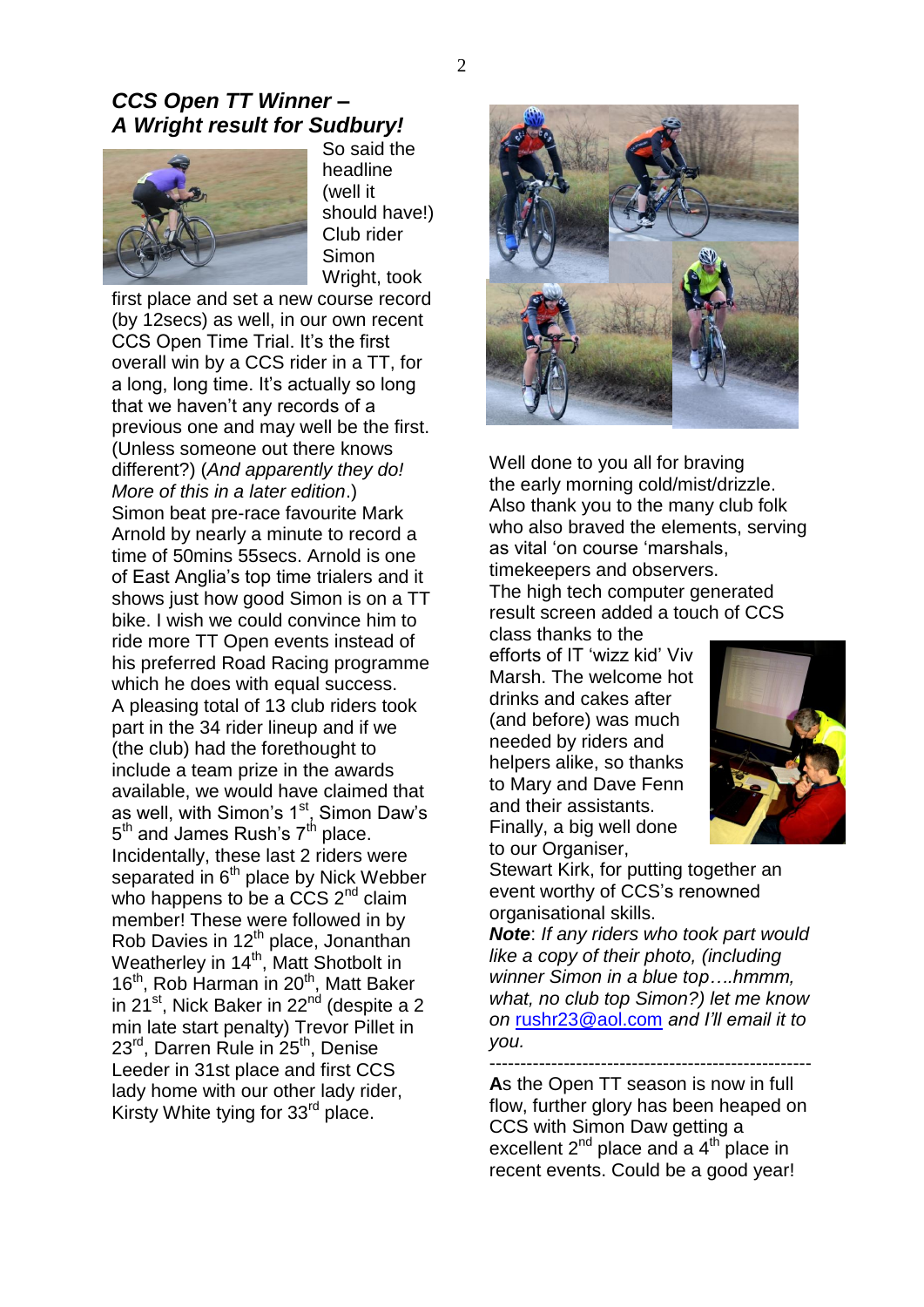# *Diary Dates……………………….*

#### **AUDAXES** for April/May;

*Saturday 21 April*: Manningtree: Green and Yellow Fields 300k ride. *Sunday 29 April*, Woodham Mortimer: CCS audaxes: Witham Westerley 200k, Witham 150k, Witham Wander 100k rides.

*Sunday 6 May*: Radwinter: ECCA Festival 100 and 200km rides.

*Saturday 19 May*: Manningtree: Asparagus and Strawberries 400km ride. *Saturday 26 May*: Long Melford: CCS audaxes: Edmund's Folk Go Paddling 200k and Edmund's Kingdom 100k rides; new routes.

Further details and entry forms for all of these rides on the Audax

UK website, at [www.aukweb.net,](http://www.aukweb.net/) under 'Calendar'. Entries open to all.

**F**inally, one of our members, Deniece Davidson, has asked if anyone out there is interested in riding the following Audaxes and sharing the costs in getting there as they are all out of East Anglia.

*Heart of England 300km – 14th April Cirencester*

*Brevet Cymru 400km - 5th May Chepstow Brian Chapman 600km -19th May Chepstow* 

## **SPORTIVE**

First organised event by a new local club, Boxford Bike Club TORNADO SPORTIVES: 15<sup>th</sup> April,

From Boxford Playing Fields; 20, 40 and 60 mile signposted routes. Full details on their website;

http://www.boxfordbikeclub.co.uk/theboxford-tornado-grand-cycl/

#### **CCS THURSDAY EVENING TIME TRIAL SERIES**

This series starts on Thursday 19th April; full details and schedule

under 'Events' on the CCS website and also shown further on in this issue.

 $-$ 

**W**e have received complaints from the public about riders wearing all black kits during T.T.'s and not being easy to see by car drivers. We would ask that you either wear your CCS shirt or a highly 'visible' top. This is very important for your safety!!

**T**he Club has recently found it necessary (thanks to British Cycling) to increase the cost of riding time trials, to a modest £3 per ride or £45 a season for CCS and 2nd claim riders, or £4 per ride or £50 a season for members of other clubs.

------------------------------------------------------ **A**nother possible change this year is that the start line for the '10 mile' TT course could be revised. The CCS committee is looking into moving the start to a similar spot as for the Brent Eleigh course. (This is to be confirmed)

This has been done in the interests of road safety/visibility, and to also pre-empt local criticism and concerns.

**Remember** that whatever start you are using, you should always wait with your bike **on the pavement** before being called to the start. The only rider in the road should be the rider being 'counted down'. A downside of riding time trials is that you are also required to marshal for one evening a season (at least we hope it will only need to be one). If you are able to marshal on an evening near the start of the season, could you please e-mail Robin at robinandpam@tiscali.co.uk to book a place. A list will be circulated on Thursdays to cover the rest of the season. Thanks. *Robin*

## **BILDESTON COMMUNITY CYCLING**

Summer series of Tuesday evening rides start on 24 April, at 6.45pm from Bildeston Market Square for about 1hr to 1 and a half hours. There are two rides, *Slow* and *Regular*, starting at about 8-9 miles and 13 miles respectively. These will lengthen slightly as evenings lighten and riders get fitter. All are welcome.

## **IXWORTH CRITERIUM RACES**

Held on a tight circuit around the centre of Ixworth on Bank Holiday Monday, 7 May, and organised by West Suffolk Wheelers. Roads closed from noon till 5pm. Races for all categories and ages of riders.

A great spectator afternoon, and a great opportunity to race locally for the more competitive riders of our membership! Details on West Suffolk Wheelers website at:

[http://www.westsuffolkwheelers.co.uk/raci](http://www.westsuffolkwheelers.co.uk/racing/ixworth-cycle-races) [ng/ixworth-cycle-races](http://www.westsuffolkwheelers.co.uk/racing/ixworth-cycle-races)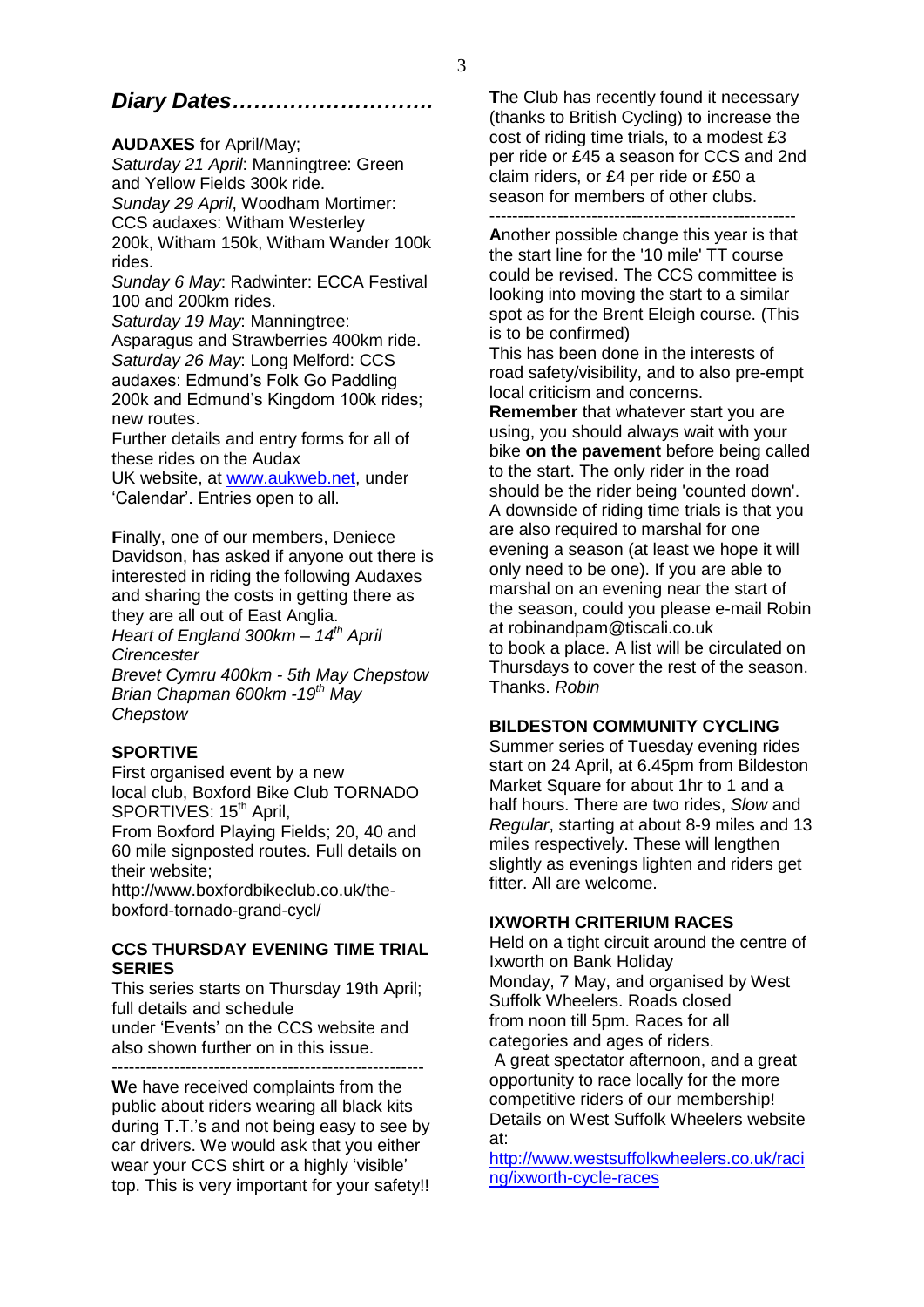# **Thursday Evening Time Trial**

| Schedule - 2012 |                           |             |  |  |  |  |  |
|-----------------|---------------------------|-------------|--|--|--|--|--|
| Date            | <b>Course</b>             | <b>Time</b> |  |  |  |  |  |
| 19 April        | Lavenham 10               | - 18.45     |  |  |  |  |  |
| 26 April        | <b>Brent Eleigh</b>       | 18.45       |  |  |  |  |  |
| 03 May          | Acton                     | 18.45       |  |  |  |  |  |
| 10 May          | <b>Hitcham Hilly</b>      | 19.00       |  |  |  |  |  |
| 17 May          | Lavenham 10               | 19.00       |  |  |  |  |  |
| 24 May          | <b>Brent Eleigh</b>       | 19.00       |  |  |  |  |  |
| 31 May          | Lavenham 10               | 19.00       |  |  |  |  |  |
|                 | Interclub with Col.R.     |             |  |  |  |  |  |
| 7 June          | Acton                     | 19.30       |  |  |  |  |  |
| 14 June         | Hitcham Hilly             | 19.30       |  |  |  |  |  |
| 21 June         | Lavenham 10               | 19.30       |  |  |  |  |  |
| 28 June         | Lavenham 10               | 19.00       |  |  |  |  |  |
|                 | Interclub with H.R & WSW  |             |  |  |  |  |  |
| 05 July         | <b>Brent Eleigh</b>       | 19.30       |  |  |  |  |  |
| 12 July         | Acton                     | 19.30       |  |  |  |  |  |
| 19 July         | <b>Hitcham Hilly</b>      | 19.30       |  |  |  |  |  |
| 26 July         | Lavenham 10               | 19.30       |  |  |  |  |  |
|                 | <b>Club Championships</b> |             |  |  |  |  |  |
| 02 Aug          | <b>Brent Eleigh</b>       | 19.30       |  |  |  |  |  |
| 09 Aug          | <b>Hitcham Hilly</b>      | 19.00       |  |  |  |  |  |
| 16 Aug          | Acton                     | 19.00       |  |  |  |  |  |
| 23 Aug          | Lavenham 10               | 18.45       |  |  |  |  |  |
| 30 Aug          | <b>Brent Eleigh</b>       | 18.45       |  |  |  |  |  |
|                 |                           |             |  |  |  |  |  |

#### **TOUR of BRITAIN 2012**

It's just been announced that this year's Tour will be starting the first stage from Ipswich waterfront on the 9<sup>th</sup> September. It will make its way up to the Norfolk Showground via Woodbridge, Aldeburgh, Leiston, Lowestoft and Dereham.

#### -------------------------------------------------------- **THE 12" BAGUETTE.**  *By David Fenn*

It is a well known fact that cyclists have healthy appetites. During a recent very wet Wednesday ride the term 'healthy appetite' was taken to a whole new level by several hardy senior members. The mid ride eating stop was at the Transport Café at Risby. Your Eagle eyed Chairman

was first in the queue and noticed the menu had some new mouth watering additions in the form of a 12"



Baguette with 3 rashers of Bacon and two fried Eggs. …….cor blimey I said I'll have one of them! This particular saliva inducing selection from the menu was repeated by other equally hungry (i.e

greedy) members of our group. (*Note: your diet conscious Editor had a tomato salad..*) We did advise the Waitress we would be checking the length of her Baguettes to ensure they were not contravening advertising standards; she gave us a knowing smile and carried on taking orders.

Now, a 12" floppy Baguette containing fried eggs with soft runny yokes requires a certain degree of care if one is to avoid squirting the yolk over anything or anyone in close proximity, quite apart from the waste of good yoke. Anyway, as the saying goes, practice makes perfect so I'm sure we will be returning to the Risby transport Café in the not too distant future to get in some more much needed practice. It was with a heavy bellies and straining Lycra that we all left the comfort of the Café for the very wet ride home complete with 6 punctures on route!

---------------------------------------------------- **Commeth the hour, commeth the.....** There comes a time in everyone's life when they realise they will never achieve their goals without an extra bit of effort, so it was with my aspirations to make my mark on the local time trial scene, my extra effort took the form of training secretly throughout the winter, spending many hours in the cold and wet, choosing routes where I was sure I would not be spotted by any Sudbury club mates. The day of reckoning Sunday March  $6<sup>th</sup>$ was scheduled to be when I broke cover for the Mad March hilly time trial. I arrived at the headquarters in good time to find Stuart Kirk had marshaled the troops with Mary Fenn dispensing tea from the kitchen, Viv Marsh had set up some new fangled inter web projector thingy (eat your heart out Robin) which would sort out riders times and positions at the click of a button - very impressive. All the usual suspects were there, Ashton Dyson looking much fitter than when I last saw him, Geoff Morse, Brian Webber and John Steed among them, luckily no one noticed my cycling gear under my normal clothes! At the start Jonathon Weatherley was calmness personified as first rider off, Simon Wright gave his impression of a tightly wound spring such was his concentration on the line and went off like a rocket. Darren Rule, Rob Davies, Matt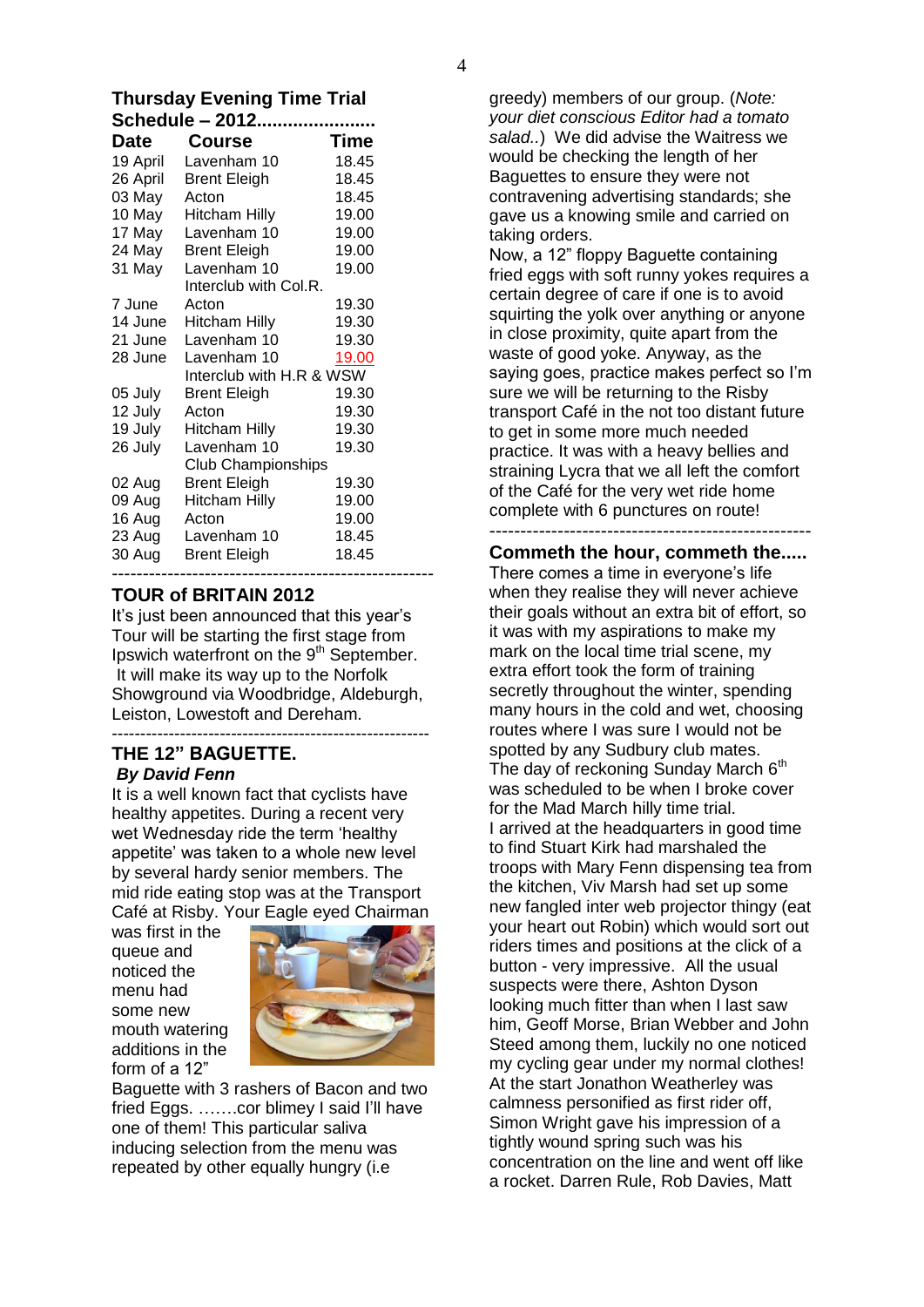Baker, Simon Daw and James Rush appeared more relaxed, Denise Leeder looked as though she'd rather be anywhere but Lavenham, Kirsty White took things much more calmly. The lesser spotted Rob Harman and Trevor Pillet went without incident; Matt Shotbolt was without his usual pointy headgear, which was much safer for his pusher off! Nick Baker, trying to leave his arrival at the start line until the last moment, missed his slot twice and found solace in the old adage "third time lucky". At last it was my turn, calmly up to the line; David Fenn was my pusher off. Concentrate, listen to Alison, "30 seconds, 10 - 5, 4, 3, 2, 1, GO have a good ride". A good shove from David helps me on my way, steady now, not too fast too soon, get the breathing right then increase the speed, remember Stan Nichol's advice start slowly then ease off! Passed Howlett's Garage, out of the speed limit, the road rises slightly now, enough to remind me that putting in too much effort too early will hurt, top of the hill past the farm where in the summer they sell the most gi-normous rhubarb, keep left to avoid the rumble strips which will send shocks up through the tri-bars, spot my minute man in the distance, downhill now, top gear, strong wind in my face hardly hinders me, pass the Little Waldingfield turn, my minute man is on the poorly reinstated road surface as I keep well out

on the smooth to take him. Pass the village hall, more effort now as the road climbs



slightly, no one on the pedestrian crossing, up to the mini roundabout where Colin and Mark wave me left into Valley road, the road climbs slightly, dips then climbs again, not much but enough to make me crouch lower over the bars and look forward to turning towards Hadleigh and maybe getting some wind assistance. Looking ahead I can see Damon and Barry marshalling the main road junction, this is the junction I dread, visibility is o.k. but it's easy to get carried away and the poor sight line to the right means it must be approached with some caution. Luckily

all is clear and I turn onto the main road, dropping down a gear as I'd scrubbed off too much speed, back into top gear I fly through Newton Green to the Hadleigh road where Peter Whiteley is standing, now I'm feeling good, I glance behind me, move to the centre of the road and turn left in fine style still in top gear and with some wind assistance now, I stand up on the pedals and power out of the corner. Settling down again before the double white lines, a car catches me up here but with the double lines, traffic coming the other way and my speed, he is unable to overtake me until the Boxford speed limit is in sight. Passed the funny new house on the left, down the Boxford by pass, up the other side I fly, passed the Brewers Arms to where Geoff Morse is marshalling and ease round the sharp right hander. In no time at all I'm sprinting down the Hadleigh by pass where Adam signals me left into the Semer road, wow that corner was tight, nearly lost it there. A bit of flat twisty road then the sharp climb to Letts Pools where Roger is waiting to send me left towards Monks Eleigh. "Go on Bri" he yells from behind his camera, "Bri" obeys and goes on, downhill, uphill, along the flat, wind sideways on now, past the large pothole which Stuart has helpfully marked with a sign saying "pothole". I briefly wonder how many motorists have seen that sign and muttered something about penny pinching councils, then comes the glorious downhill stretch into Monks Eleigh where Bob and Ashton are on duty, through the village towards Brent Eleigh where I find the slight climb by the Cock pub much easier than on summer Thursday nights, must be the absence of the drinker sitting by the open door and raising his glass as I sweat my way by! Only a mile and a half to the finish now and I sprint my way to the chequered flag and our club's three trusty timekeepers, Linda, Alison and Brian. At last crossing the line, completely spent, I could hardly get up the hill back to headquarters. Once rolling I'd used only my two top gears, now I was in bottom gear and struggling. I walked slowly into the hall where everyone was looking at Viv's magic screen; Viv was on the phone to the timekeepers "Really?" he said "are you sure? O.k." With that he clicked his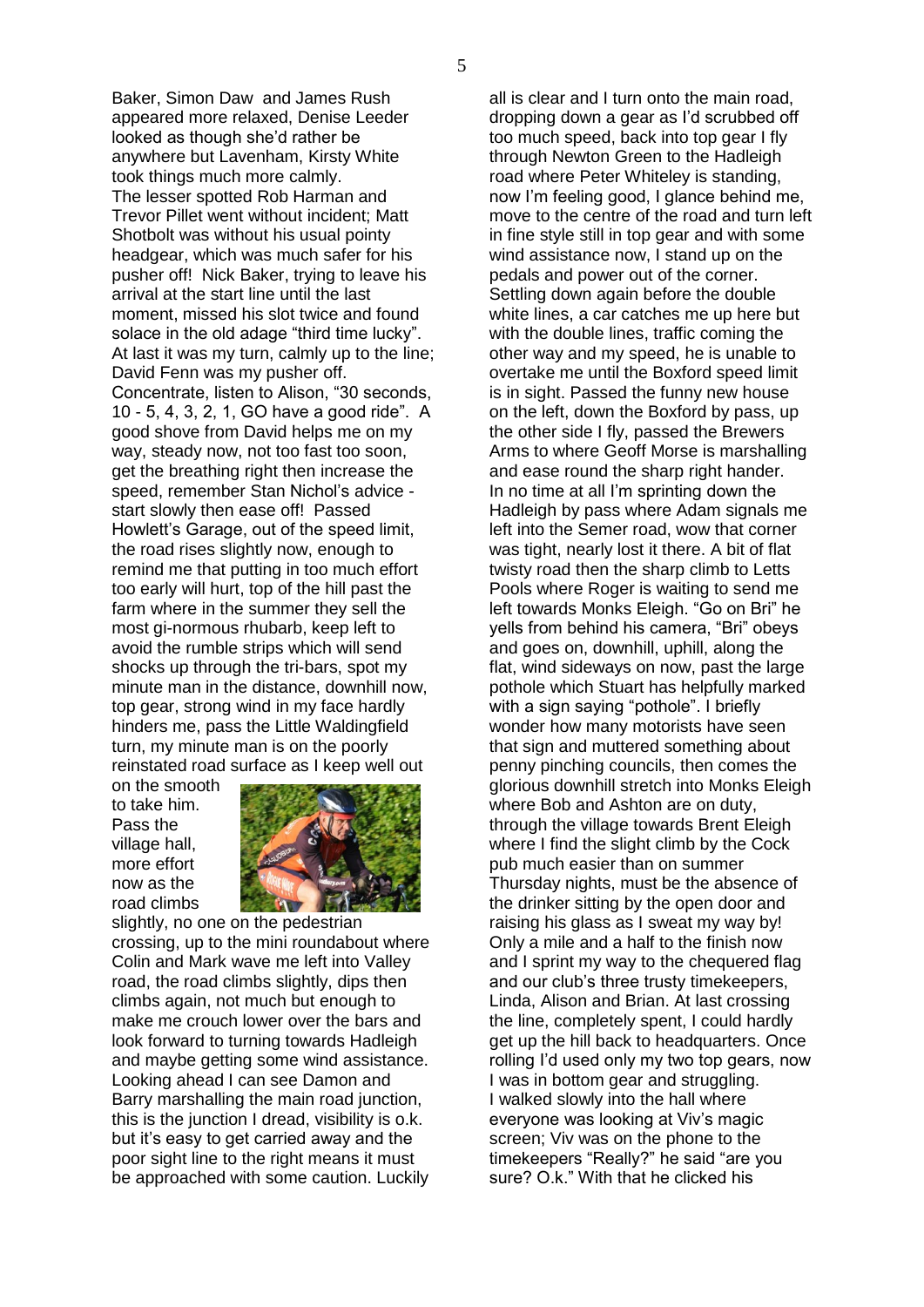mouse, the numbers on the screen beside my name flickered, there was my time and placing, everyone looked at me then again at the screen where beside my name was what I'd trained hard for all winter - first place - everyone cheered, THEN I WOKE UP. *By Brian 'April 1st' Mann* --------------------------------------------------------

## **BACK IN TIME - Chapter two**

*by Brian Webber*

During the summer of 1980 Tony Hall and I suddenly found that we leading the Sunday club runs, it was not until the AGM, at the end of the year, that we found out why, someone had forgotten to inform us that there were no club runs during the summer as the others were doing open Time trials, Road races and Audaxes, You have to remember there were no mobile phones or Emails to communicate in those days, but I do know that two of the older members used to communicate with two tin cans on a piece of string!. The following year, Len started a newsletter called the Spindle, *(Top bloke!.. Ed*) in an attempt to keep club members in touch. The best thing about being runs leader was you could ride at your own pace and go where you wanted to even if you did get lost at times, which did happen sometimes, however we never lost anyone, ( although there were times when I wished I could!). So on Saturday it was study the local map and decide where we would go on the Sunday club run and also where we would stop for a cup of tea, then come Sunday have you guessed? Yes we would go somewhere completely different. By this time the wife decided that she was not stopping at home cooking the Sunday dinner while we were out enjoying ourselves, "I am coming out with you" (if the weather is nice, that was an afterthought) she said, so the Sunday club run became more of a family ride, in those days we had quite a number of youngsters in the club and the number of punctures they had was unbelievable, and the parents did not think to send them out with a spare tube or a puncture outfit, however I soon became an expert in repairing punctures (see photo). I well remember one club run where we had four punctures within half a mile, I was repairing the fourth puncture for one of the young lads when Peter Broomfield (who would later

become club secretary) noticed that my front tyre was going down, "I will soon fix that for you Brian" he said, and pulled out a canister and promptly squirts some stuff into the valve on my front wheel, he then spins the wheel round and pumps up my tyre " there you go, fixed in a minute, a lot quicker than you with your patches" he said, with that we back on the road, but not for long we had only gone about a 100 yards when white foam started to pump out of my front tyre. It went everywhere and stuck to everything. We stopped, I took out my wheel and pulled the tyre off, the inner tube had become like a snake with rabies, the stuff Peter had squirted in had lifted all the patches on the inner tube,

after cleaning my tyre and wheel with my socks (I never did tell Pat how



my socks got in that state) I fitted a new inner tube that I always carried, and after a few choice words and telling Peter what to do with his quick repair kit we were back on the road. *Footnote:* 

Picture shows the late Brian Nixon and Andrew Webber watching yours truly (long haired git) repairing the puncture. *To be continued.*

#### *-------------------------------------------------------- AND FINALLY..A FRENCH REQUEST…* Hello,

My name is David LAM, I am 21 and I am a French student in an engineering school. I am writing you this letter because a friend of mine told me about you. His name is François Doyer, a French student, too.

He cycled with your club a few times when he was doing his internship in England and he is fine. His stories inspired me to go in the U.K Actually; I would like to learn to know the Anglo-Saxon culture and meet people but also improve my English.

So I wondered if you had any ideas or information that could help me to find a summer job in your country. Thank you for reading me. Please do not hesitate to contact me for anything even for asking news from François. I would be glad to answer you. Sincerely David LAM

*Contact David if you can help on*  dl-snikt@hotmail.f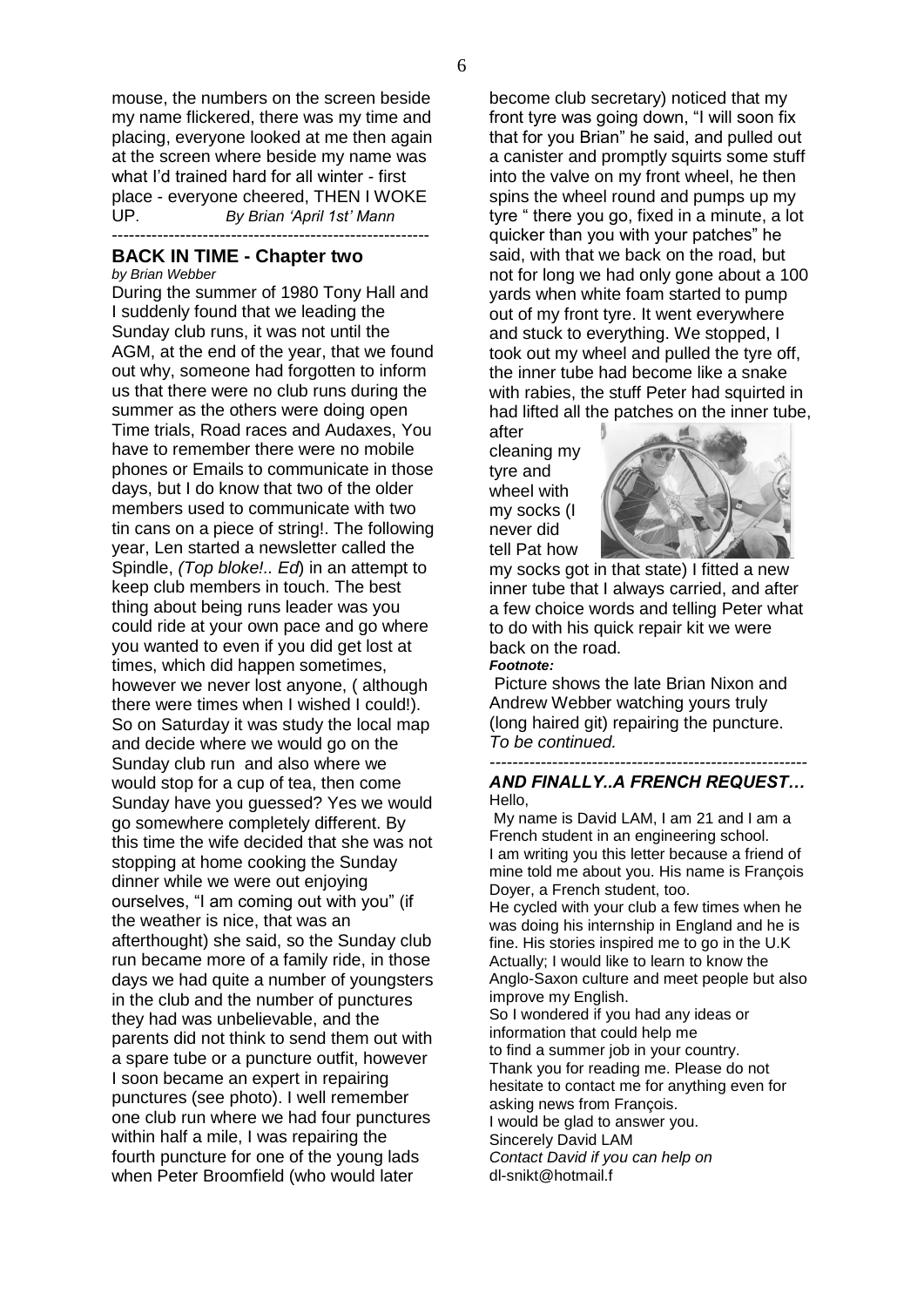# **C.C.S.Course Times from 2011 & Targets for 2012**

(Note – Lavenham 10 target times may alter if course is revised)

| <b>Name</b>   | Lav 10 (& target) | <b>Brent Eleigh</b> | <b>Acton</b>  | <b>Hitcham</b> |
|---------------|-------------------|---------------------|---------------|----------------|
| N.Baker       | 24.00 (24.50)     | 19.36 (20.17)       | 19.48 (20.30) | 33.19 (34.29)  |
| S.Barnes      | 29.52 (30.55)     | 23.05 (23.53)       | $\Omega$      | 39.34 (40.57)  |
| G.Buckles     | 28.39 (29.39)     | 22.25 (23.12)       | 23.35 (24.25) | 39.08 (40.30)  |
| R.Bush        | 35.38 (36.53)     | 28.19 (29.18)       | 29.35 (30.37) | 49.21 (51.05)  |
| S.Carson      | 26.47 (27.43)     | 21.36 (22.21)       | 22.02 (22.48) | 36.49 (38.06)  |
| J.Clinch      | 29.52 (30.55)     | 23.46 (24.36)       | 0             | 0              |
| C.Cowen       | 29.43 (30.45)     | 23.29 (24.18)       | 24.45 (25.37) | $\mathbf 0$    |
| R.Davies      | 23.16 (24.05)     | 18.59 (19.39)       | 19.32 (20.13) | 32.43 (33.52)  |
| S.Daw         | 23.22 (24.11)     | 18.57 (19.37)       | 19.20 (20.01) | 31.53 (33.00)  |
| D.Day         | 23.37 (24.27)     | 19.04 (19.44)       | 19.32 (20.13) | $\mathbf 0$    |
| J.Downs       | $\Omega$          | 23.38 (24.28)       | 23.48 (24.38) | 40.45 (42.11)  |
| A.Dyson       | 28.51 (29.52)     | 23.17 (24.06)       | 23.47 (24.37) | 38.39 (40.00)  |
| A.Flinn       | 30.03 (31.06)     | 24.11 (25.02)       | 0             | 39.47 (41.11)  |
| C.Harris      | 31.21 (32.27)     | 0                   | 0             | 0              |
| C.Hill        | 26.49 (27.45)     | 21.11 (21.55)       | 22.59 (23.47) | 36.32 (37.49)  |
| A.Hoppit      | 27.56 (28.55)     | 23.24 (24.13)       | 23.13 (24.02) | 38.39 (40.00)  |
| G.Hoppit      | 25.35 (26.29)     | 20.17 (21.00)       | 20.21 (21.04) | 33.50 (35.01)  |
| S.Kirk        | 25.24 (26.17)     | 20.24 (21.07)       | 21.59 (22.45) | 34.58 (36.11)  |
| <b>B.Law</b>  | 31.13 (32.19)     | 25.20 (26.13)       | 26.13 (27.08) | 43.49 (45.21)  |
| T.Littlewood  | 29.41 (30.43)     | 23.50 (24.40)       | 24.55 (25.47) | $\Omega$       |
| S.Mackay      | 26.12 (27.07)     | 20.40 (21.23)       | $\Omega$      | 38.38 (39.59)  |
| <b>B.Mann</b> | 28.12 (29.11)     | 22.34 (23.21)       | 23.16 (24.05) | 38.51 (40.13)  |
| J.Marsh       | 0                 | 0                   | 27.09 (28.06) | 0              |
| V.Marsh       | 26.31 (27.27)     | 21.10 (21.54)       | 22.47 (23.35) | 37.51 (39.11)  |
| L.McKnight    | 32.22 (33.30)     | 26.18 (27.13)       | 26.26 (27.22) | $\Omega$       |
| T.Moore       | 33.12 (34.22)     | 26.14 (27.09)       | 27.06 (28.03) | 45.04 (46.39)  |
| J.Newton      | 27.19 (28.16)     | 21.56 (22.42)       | 22.23 (23.10) | 0              |
| M.Pillet      | 30.23 (31.27)     | 0                   | 0             | 0              |
| T.Pillet      | 26.06 (27.01)     | 20.57 (21.41)       | 21.59 (22.45) | 36.47 (38.04)  |
| D.Pratt       | 26.16 (27.11)     | 20.32 (21.15)       | 0             | 43.46 (45.18)  |
| D.Rule        | 27.58 (28.57)     | 22.11 (22.58)       | 22.55 (23.43) | 38.49 (40.11)  |
| J.Rush        | 23.16 (24.05)     | 18.46 (19.25)       | 20.02 (20.44) | 0              |
| A.Russell     | $\mathbf 0$       | 22.14 (23.01)       | $\mathbf 0$   | $\mathbf 0$    |
| J.Shotbolt    | 31.11 (32.16)     | 25.20 (26.13)       | 26.07 (27.02) | 44.43 (46.17)  |
| M.Shotbolt    | 22.56 (23.44)     | 18.55 (19.35)       | 18.50 (19.30) | 31.32 (32.38)  |
| J.Steed       | 32.09 (33.17)     | 26.40 (27.36)       | 26.48 (27.44) | 45.42 (47.18)  |
| M.Taber       | 28.27 (29.27)     | 0                   | 0             | 0              |
| P.Tatum       | $\mathbf 0$       | $\mathbf 0$         | 25.38 (26.32) | 0              |
| M.Trayner     | 31.05 (32.10)     | $\mathsf 0$         | 25.35 (26.29) | $\pmb{0}$      |
| J.Weatherley  | 26.05 (27.00)     | 20.23 (21.06)       | 21.00 (21.44) | 35.05 (36.19)  |
| D.West        | 23.58 (24.48)     | 19.16 (19.56)       | 19.45 (20.26) | 33.10 (34.20)  |
| S.Wright      | 22.34 (23.21)     | 0                   | 18.43 (19.22) | 0              |